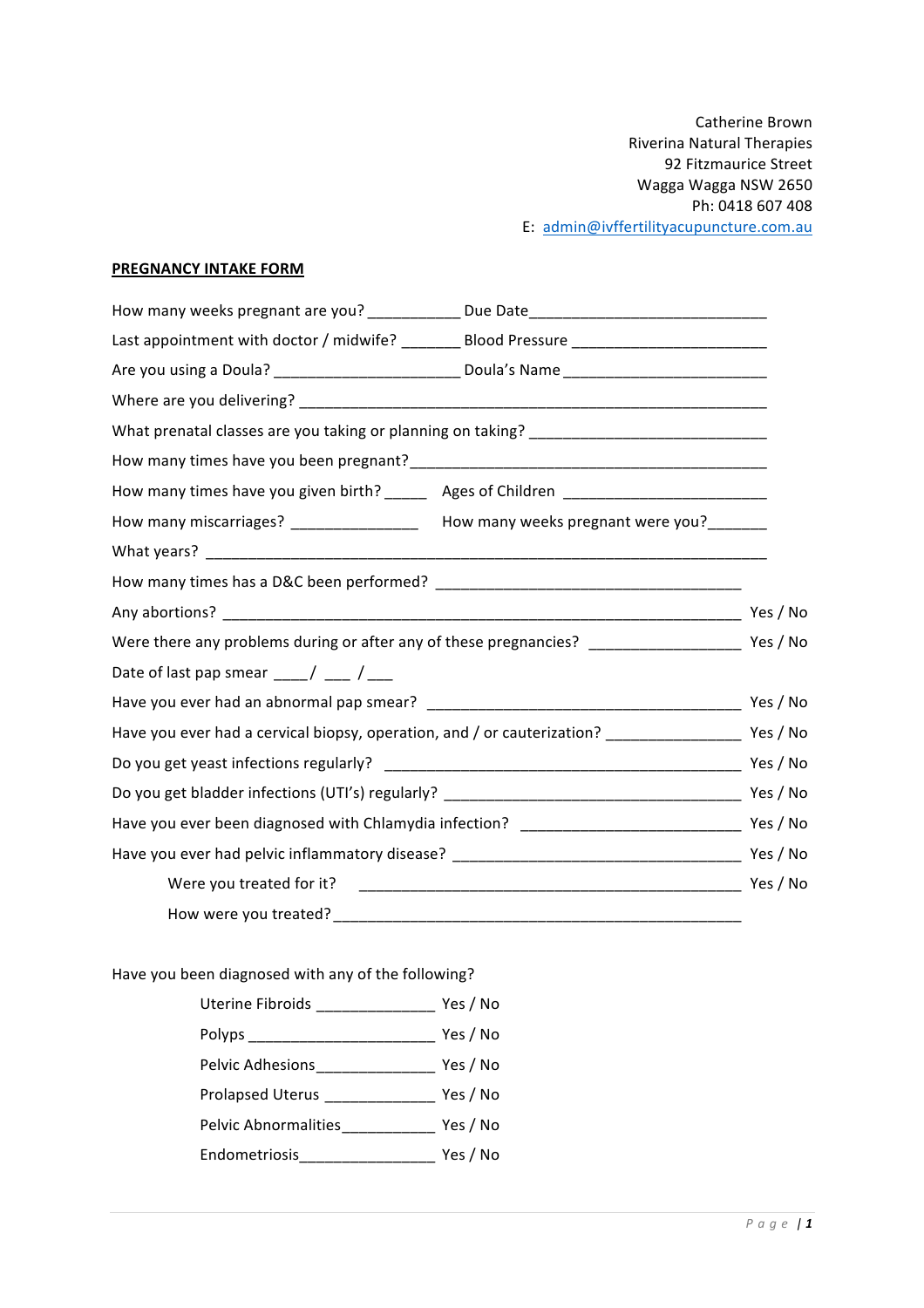### **GENERAL PATIENT INFORMATION - FEMALE**

Please complete all questions if possible

|         |                                                                                          | Last Name:     |  |
|---------|------------------------------------------------------------------------------------------|----------------|--|
| Sex:    | <u> 1999 - Johann Marie Barn, mars ann an t-</u>                                         | Date of Birth: |  |
|         |                                                                                          |                |  |
| Suburb: |                                                                                          | Postcode:      |  |
|         | Phone No. (Best Contact): ______________                                                 |                |  |
| Email:  |                                                                                          |                |  |
|         |                                                                                          |                |  |
|         |                                                                                          |                |  |
|         | Are you covered for complementary therapies? _______ Yes / No                            |                |  |
|         |                                                                                          |                |  |
|         |                                                                                          |                |  |
|         |                                                                                          |                |  |
|         |                                                                                          |                |  |
|         |                                                                                          |                |  |
|         |                                                                                          |                |  |
|         |                                                                                          |                |  |
|         |                                                                                          |                |  |
|         | Have you been given a diagnosis for this problem? _ Yes / No                             |                |  |
|         |                                                                                          |                |  |
|         |                                                                                          |                |  |
|         | On a scale of 1-10, how would you rate your daily energy level (10 being best)? ________ |                |  |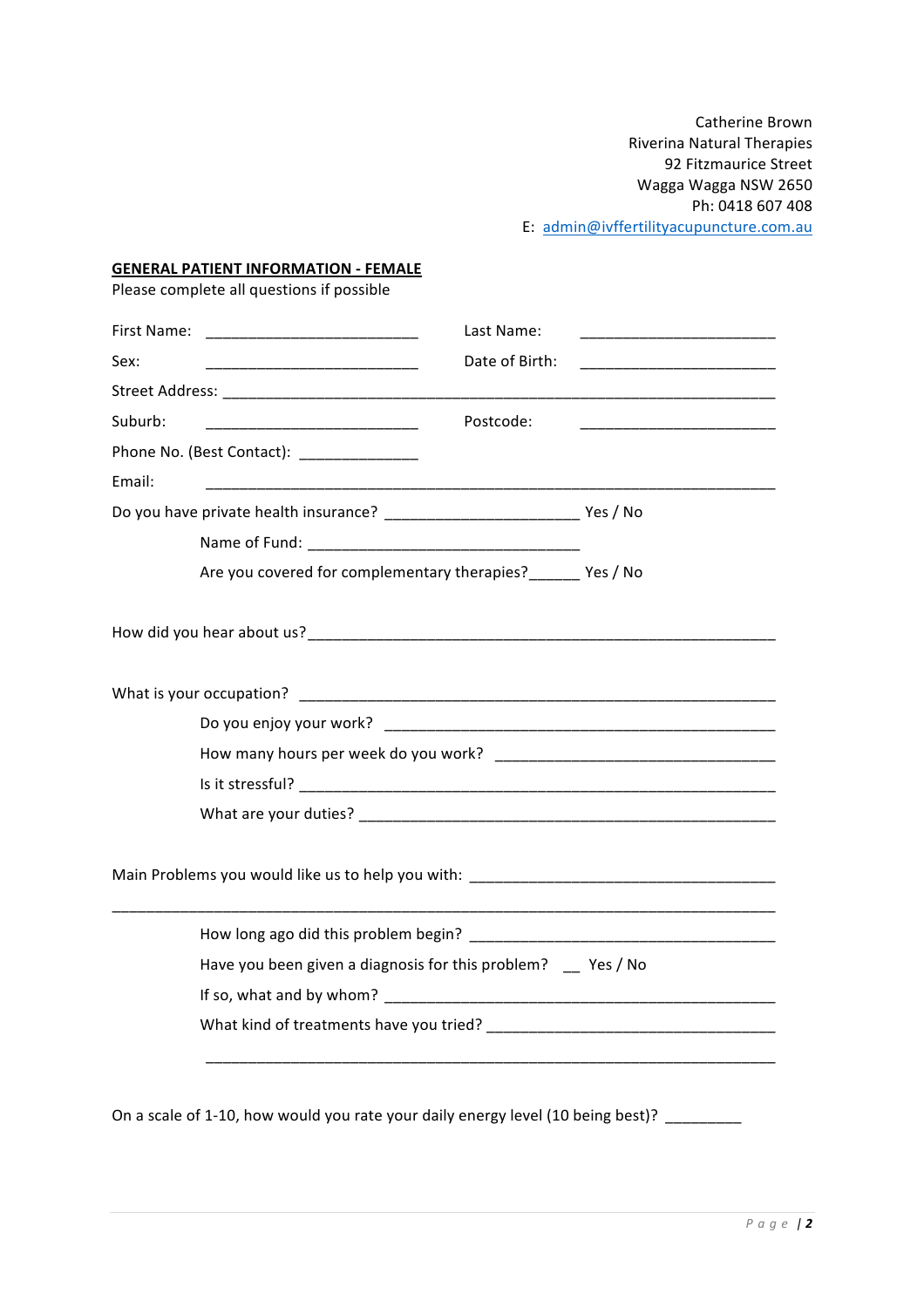| How many times per day/week?                                                                                                                                                                                        |          |
|---------------------------------------------------------------------------------------------------------------------------------------------------------------------------------------------------------------------|----------|
| Are they formed, loose, constipated, or do they alternate from loose to difficult to pass?<br><u> 1989 - Johann Harry Harry Harry Harry Harry Harry Harry Harry Harry Harry Harry Harry Harry Harry Harry Harry</u> |          |
| Do you experience urinary frequency, urgency, burning, dribbling, retention? _____________ Yes / No                                                                                                                 |          |
|                                                                                                                                                                                                                     |          |
|                                                                                                                                                                                                                     |          |
| How many glasses of water do you drink in a day? ________________________________                                                                                                                                   |          |
| Please describe in general what you eat? (Organic, wheat, dairy, meat, veggies, fruit, pasta,<br>sandwiches, soups, etc.)                                                                                           |          |
|                                                                                                                                                                                                                     |          |
|                                                                                                                                                                                                                     |          |
|                                                                                                                                                                                                                     |          |
|                                                                                                                                                                                                                     |          |
|                                                                                                                                                                                                                     |          |
|                                                                                                                                                                                                                     |          |
|                                                                                                                                                                                                                     |          |
|                                                                                                                                                                                                                     |          |
| How many hours of sleep per night do you have?___________________________________                                                                                                                                   |          |
|                                                                                                                                                                                                                     |          |
|                                                                                                                                                                                                                     |          |
| If you were asked to describe yourself from an emotional standpoint, what would you say?                                                                                                                            |          |
| ie: irritable, worrier, anxious, sad, impatient, stressed, etc. ___________________________________                                                                                                                 |          |
|                                                                                                                                                                                                                     |          |
|                                                                                                                                                                                                                     | Yes / No |
|                                                                                                                                                                                                                     |          |
|                                                                                                                                                                                                                     |          |
|                                                                                                                                                                                                                     |          |
|                                                                                                                                                                                                                     |          |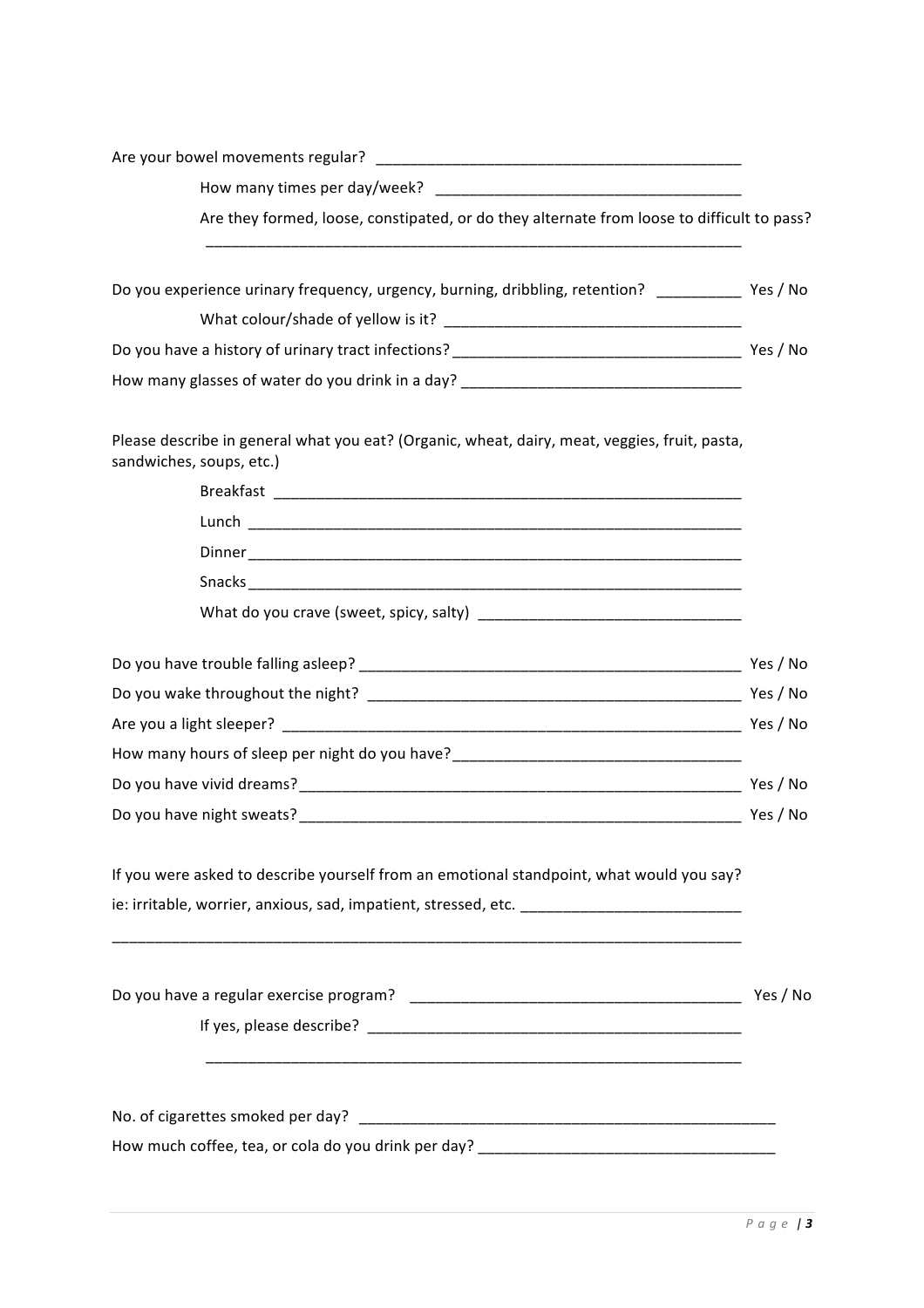| Have you ever taken recreational drugs? | Yes / No |
|-----------------------------------------|----------|
| Do you still take them?                 | Yes / No |
| Do you use alcohol?                     | Yes / No |
| No. of Drinks per day?                  |          |
| Do you use a hot tub?                   | Yes / No |
| No. of times per week?                  |          |

# **Drug Allergies**

Are you allergic to any medications that you know of? If yes, please list them below: Medication Reaction

| <b>Current Medications or Supplements</b><br><b>Medication / Supplement</b> | <b>Dose</b> | Frequency |  |
|-----------------------------------------------------------------------------|-------------|-----------|--|
|                                                                             |             |           |  |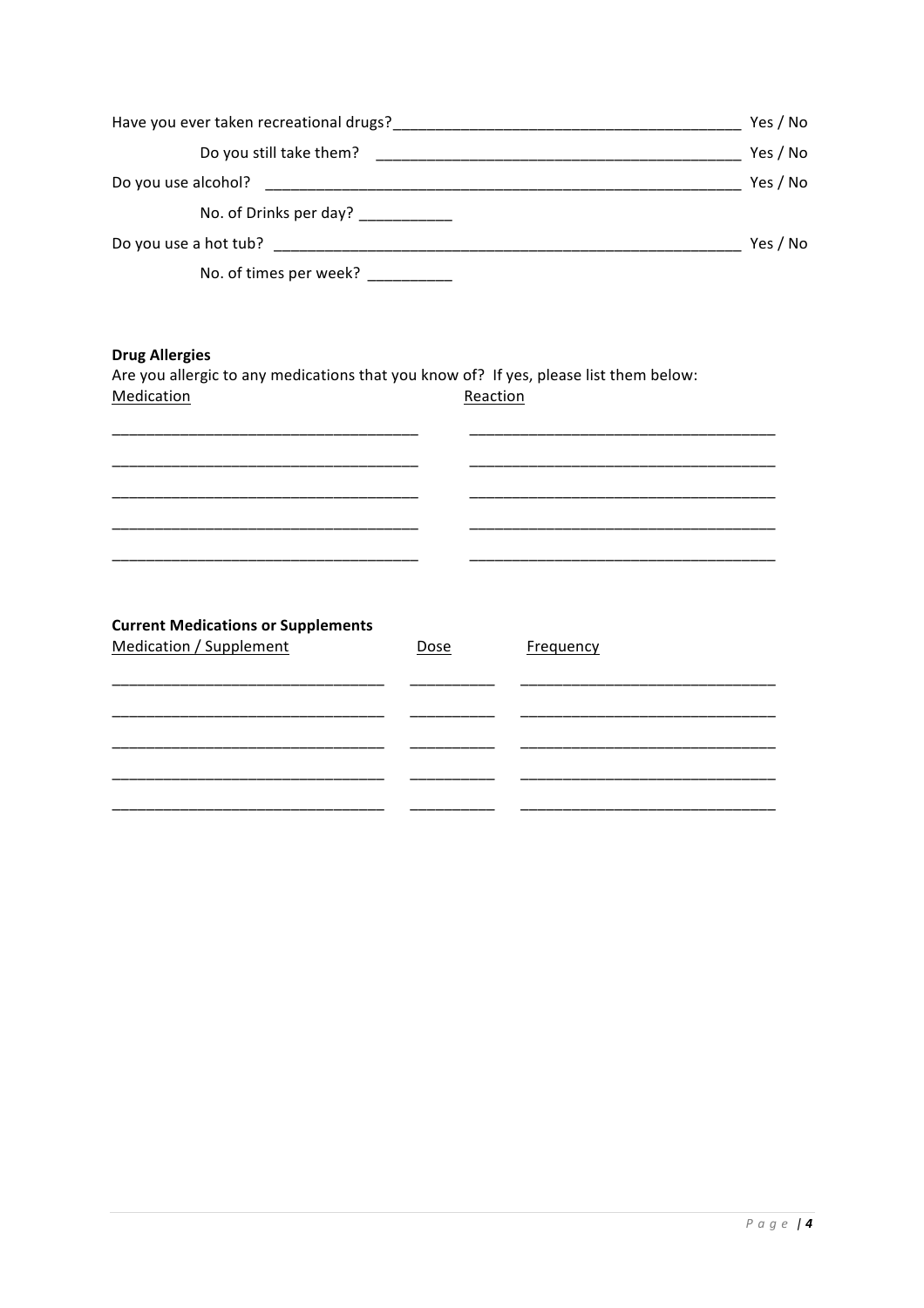### **Medical Conditions**

| Please circle Yes for any / all that apply to you                                                                      |  |
|------------------------------------------------------------------------------------------------------------------------|--|
| German Measles (Rubella) [19] Yes                                                                                      |  |
|                                                                                                                        |  |
| Prolonged Dizziness _________________________Yes                                                                       |  |
|                                                                                                                        |  |
|                                                                                                                        |  |
|                                                                                                                        |  |
|                                                                                                                        |  |
|                                                                                                                        |  |
|                                                                                                                        |  |
|                                                                                                                        |  |
|                                                                                                                        |  |
|                                                                                                                        |  |
|                                                                                                                        |  |
|                                                                                                                        |  |
|                                                                                                                        |  |
|                                                                                                                        |  |
| Intestinal Bleeding _________________________Yes                                                                       |  |
|                                                                                                                        |  |
|                                                                                                                        |  |
|                                                                                                                        |  |
|                                                                                                                        |  |
|                                                                                                                        |  |
|                                                                                                                        |  |
| Rheumatoid Arthritis <b>Exercise Service Service Service Service Service Service Service Service Service Service S</b> |  |
|                                                                                                                        |  |
| Lupus Erythematosus _______________________Yes                                                                         |  |
|                                                                                                                        |  |
|                                                                                                                        |  |
|                                                                                                                        |  |
|                                                                                                                        |  |
|                                                                                                                        |  |
|                                                                                                                        |  |
|                                                                                                                        |  |
| Uterine Cancer _______________________________Yes                                                                      |  |
|                                                                                                                        |  |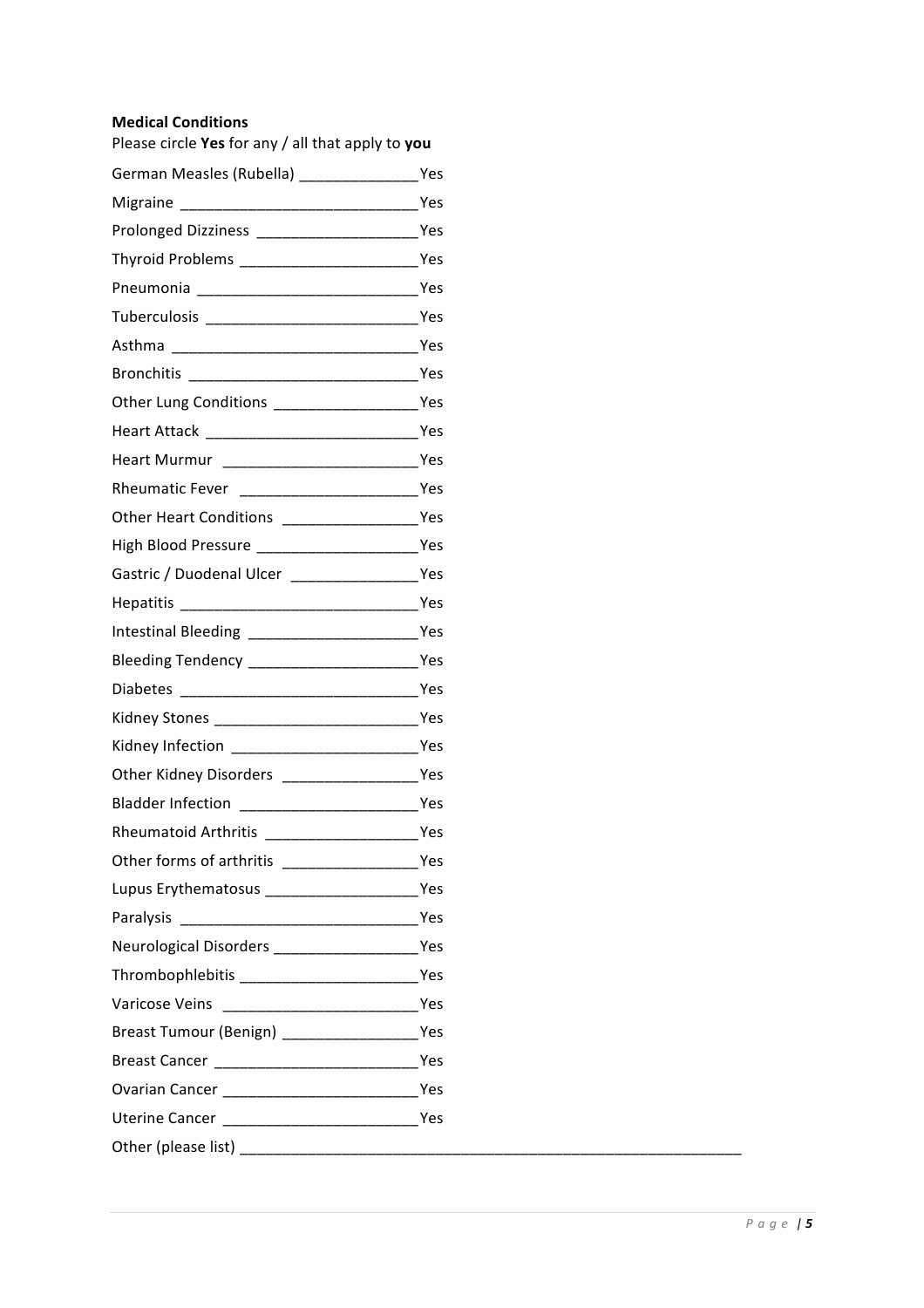| <b>Previous Surgeries</b><br>Have you ever had surgery? | Yes / No. If yes, please complete this section |            |         |  |
|---------------------------------------------------------|------------------------------------------------|------------|---------|--|
| Procedure                                               | Date                                           | Indication | Outcome |  |
|                                                         |                                                |            |         |  |
|                                                         |                                                |            |         |  |
|                                                         |                                                |            |         |  |
|                                                         |                                                |            |         |  |

# **Family Medical Condition**

Is there a history of any of the following conditions in the **family**?<br>Please select any / all that apply

| <b>Medical Condition</b>              | Select | <b>Details</b> |
|---------------------------------------|--------|----------------|
|                                       | Yes    |                |
| Heart Disease _____________________   | Yes    |                |
| High Blood Pressure ____________      | Yes    |                |
| Kidney Disease ___________________    | Yes    |                |
| Multiple Births ________________      | Yes    |                |
| Mental Retardation_____________       | Yes    |                |
| Birth Defects _______________________ | Yes    |                |
| Inherited Diseases_________________   | Yes    |                |
| Rheumatoid Arthritis ___________      | Yes    |                |
|                                       | Yes    |                |
|                                       | Yes    |                |
| Allergies (ie: Food, Dust)            | Yes    |                |
| Drug Abuse _______________________    | Yes    |                |
| Thyroid Disease___________________    | Yes    |                |
| Lupus Erythmatosis______________      | Yes    |                |
| Blood Disorders___________________    | Yes    |                |
| Breast Cancer ______________________  | Yes    |                |
| Ovarian Cancer ___________________    | Yes    |                |
| Uterine Cancer ___________________    | Yes    |                |
|                                       | Yes    |                |
| Sickle Cell Disease_________________  | Yes    |                |
| Cystic Fibrosis ___________________   | Yes    |                |
|                                       | Yes    |                |
|                                       | Yes    |                |
|                                       | Yes    |                |
|                                       |        |                |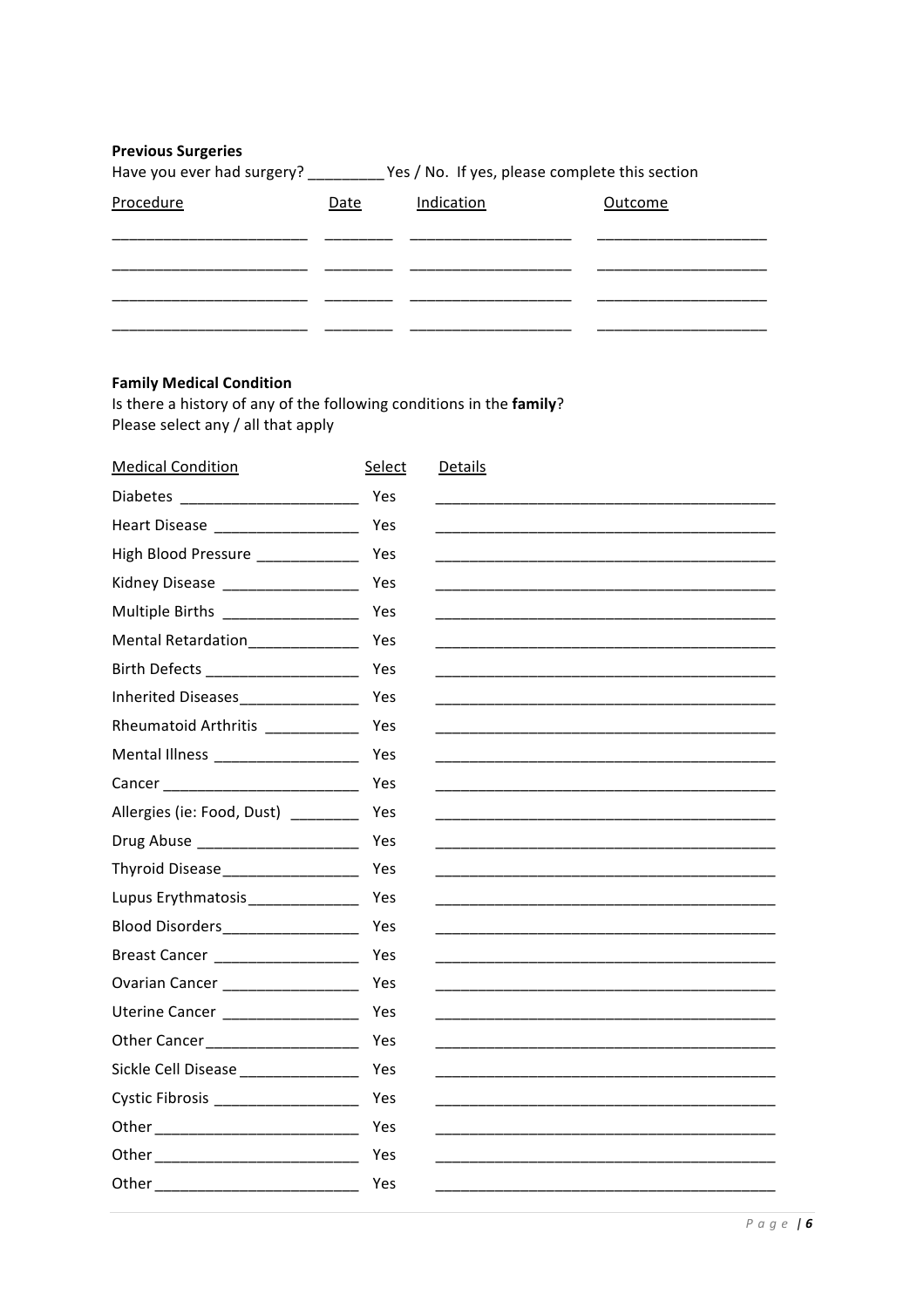#### **SPECIFIC INFORMATION**

Please select any / all that apply to you?

## **Kidney Yin / Jing Deficiency**

| Do you have a lower back weakness, soreness or pain or knee problems?         |          |
|-------------------------------------------------------------------------------|----------|
| Do you have ringing in your ears or dizziness? Is your hair prematurely grey? | Yes / No |
| Do you have vaginal dryness?                                                  | Yes / No |
| Do you have dark circles around or under your eyes?                           | Yes / No |
| Do you have night sweats or heat up at night?                                 | Yes / No |
| Are you prone to hot flushes?                                                 | Yes / No |
| Do you experience fear in your life?                                          | Yes / No |

### **Kidney Yang Deficiency**

| Yes / No                                                                                          |
|---------------------------------------------------------------------------------------------------|
| Yes / No                                                                                          |
| Yes / No                                                                                          |
| Yes / No                                                                                          |
| Yes / No                                                                                          |
| Do you wake at night / early in the morning because you have to urinate? _______________ Yes / No |
|                                                                                                   |
| Yes / No                                                                                          |
| Yes / No                                                                                          |
| Yes / No                                                                                          |
|                                                                                                   |

#### **Spleen!Qi!Difiency!**

| Yes / No |
|----------|
|          |
|          |
|          |
|          |
|          |
|          |
|          |
|          |
|          |
| Yes / No |
|          |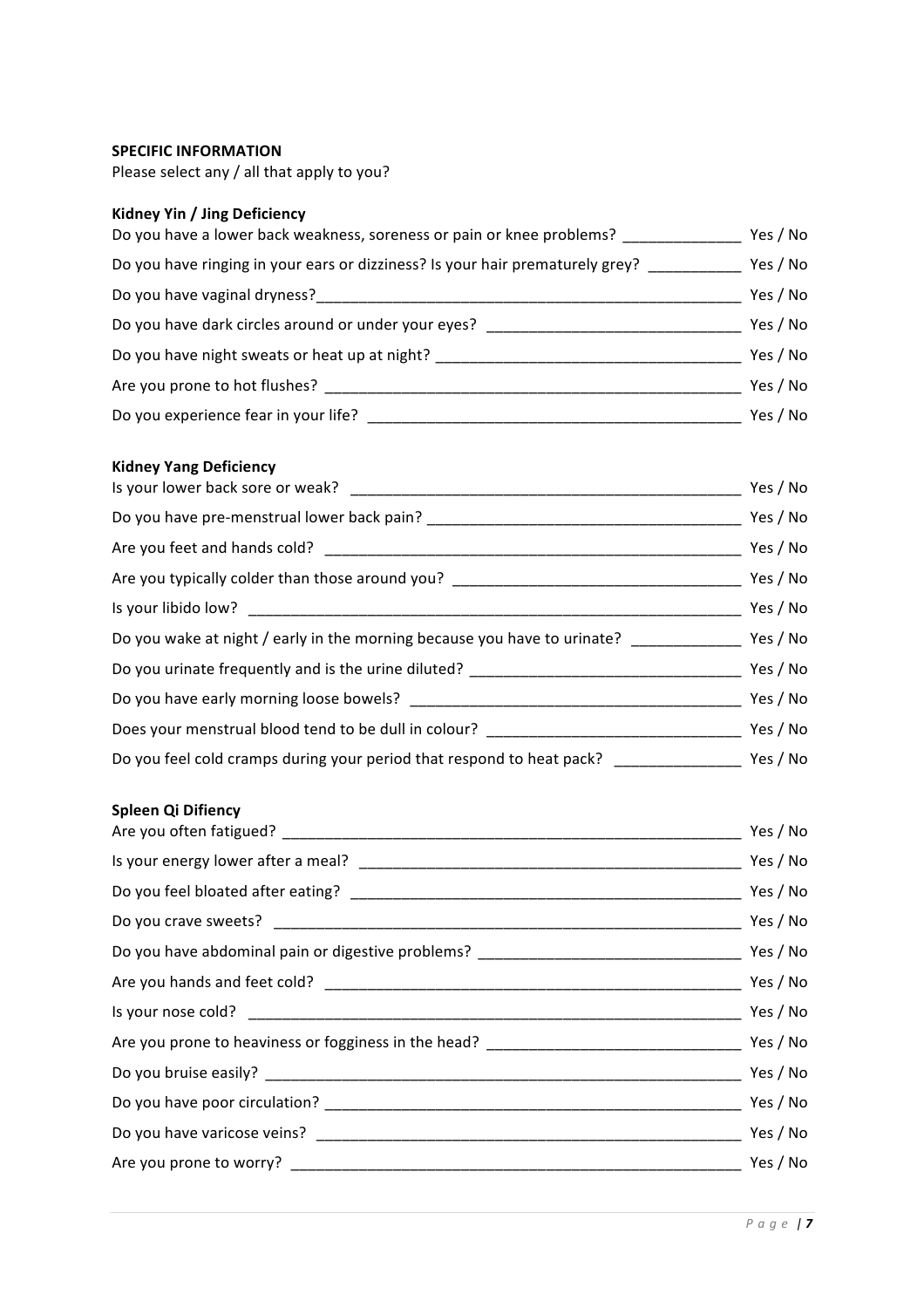| Have you been diagnosed with low blood pressure?                                         |          |
|------------------------------------------------------------------------------------------|----------|
| Do you sweat a lot without exerting yourself? ___________                                |          |
| Do you feel dizzy or light headed, or have visual changes when you stand up fast? ______ | Yes / No |
| Is you menstruation thin, watery or pinkish in colour?                                   | Yes / No |
| Are you more tired around ovulation or menstruation?                                     | Yes / No |
| Do you ever spot a few days or more before your period comes?                            |          |
| Have you ever been diagnosed with uterine prolapse?                                      | Yes / No |
| Are you often sick or do you have allergies? ___________________________________         |          |
|                                                                                          |          |
| Do you have haemorrhoids or polyps?                                                      | Yes / No |

# **Blood!Deficiency!**

| Yes / No                                                                                     |
|----------------------------------------------------------------------------------------------|
| Yes / No                                                                                     |
| Yes / No                                                                                     |
| Yes / No                                                                                     |
| Yes / No                                                                                     |
| Yes / No                                                                                     |
| Yes / No                                                                                     |
| Yes / No<br>Do you get dizzy or light headed around your period? ___________________________ |
| Yes / No                                                                                     |
| Yes / No<br>Do you experience palpitations (feel your heart beat in your chest)?             |
|                                                                                              |

### **Blood Stasis**

| Is your menstrual flow ever brown in colour?              |          |  |
|-----------------------------------------------------------|----------|--|
| Do you feel midcycle pain around your ovaries?            | Yes / No |  |
| Do you experience periodic numbness of your hand or feet? | Yes / No |  |
| Do you have varicose veins or spider veins?               |          |  |
| Does your menstrual blood contain clots?                  | Yes / No |  |
| Is your lower absomen tender to palpation (touch)?        | Yes / No |  |
| Do you experience piercing or stabbing menstrual cramps?  |          |  |
| Do you have dark spots in your vision?                    | Yes / No |  |

# **Liver Qi Stagnation**

| Are you prone to emotional depression?           | Yes / No |
|--------------------------------------------------|----------|
| Are you prone to anger or rage?                  | Yes / No |
| Do you suffer from PMS?                          | Yes / No |
| Are your breasts sore or sensitive at ovulation? | Yes / No |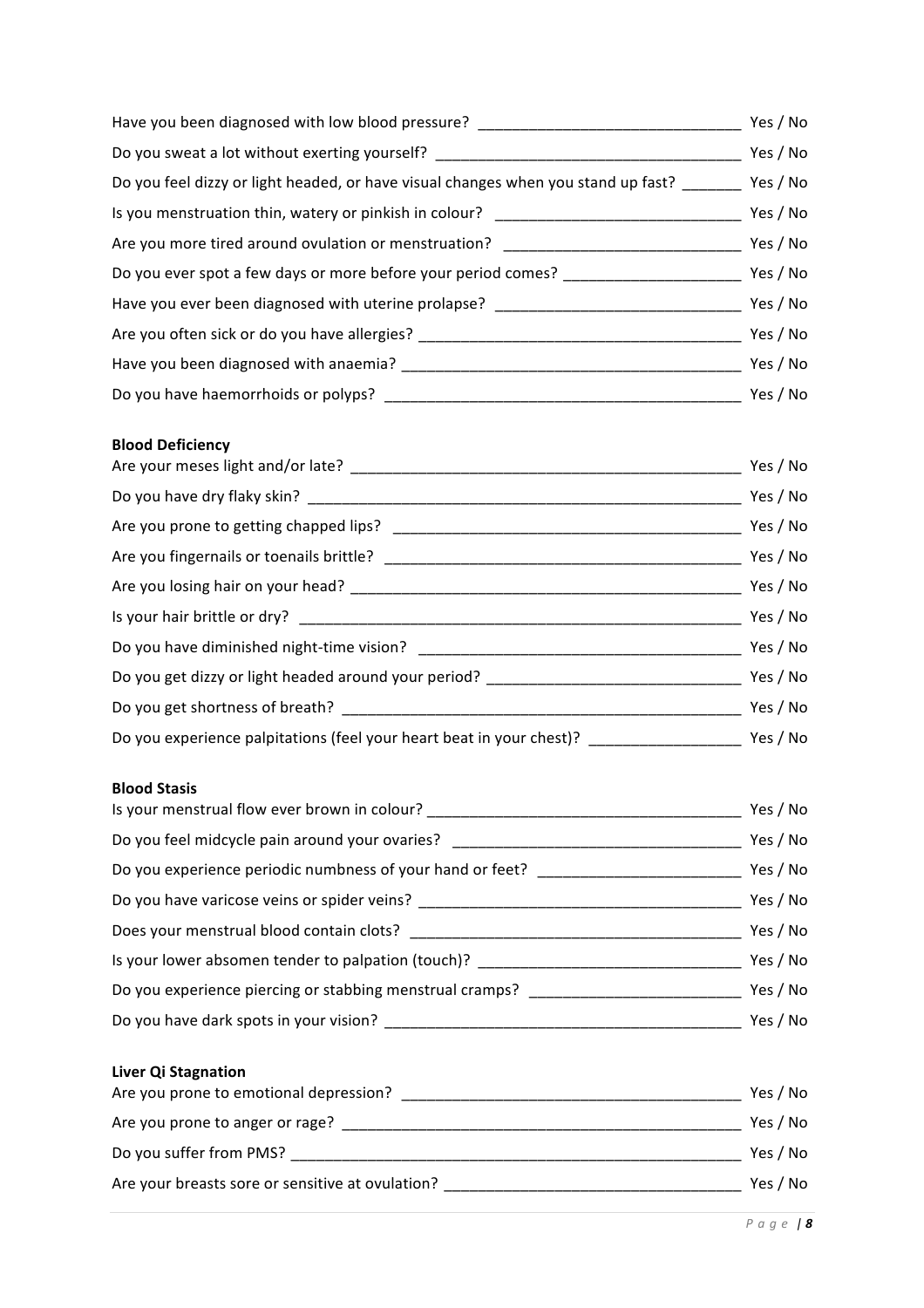| Do you experience premenstrual breast distension or pain?                        | Yes / No |
|----------------------------------------------------------------------------------|----------|
| Have you been diagnosed with high prolactin levels?                              | Yes / No |
|                                                                                  | Yes / No |
| Do you have difficulty falling asleep at night?                                  | Yes / No |
| Do you experience hearbrun or wake up with bitter taste in your mouth? _________ | Yes / No |
| Are your menses painful?                                                         | Yes / No |
| Do you feel your menstrual cramps in the external genital area? ________________ | Yes / No |
| Is the menstrual blood thick and dark, or purplish in colour?                    | Yes / No |

# **Heart Dificiency**

| Do you wake up early in the morning and have trouble getting back to sleep? |          |
|-----------------------------------------------------------------------------|----------|
| Do you have heart palpitations, especially when anxious?                    | Yes / No |
| Do you have nightmares?                                                     | Yes / No |
| Do you seem low in spirit or lacking in vitality?                           | Yes / No |
| Are you prone to agitation or extreme restlessness?                         | Yes / No |
| Do you fidget?                                                              | Yes / No |
| Do you sweat excessively, especially on your chest?                         | Yes / No |

#### **Excess Heat**

| Is your pulse rate rapid?                         | Yes / No |
|---------------------------------------------------|----------|
| Are you mouth and throat usually dry?             | Yes / No |
| Are you thirsty for cold drinks most of the time? | Yes / No |
| Do you often feel warmer than those around you?   | Yes / No |
| Do you wake up seating or have hot flushes?       | Yes / No |
| Do you break out with red acne?                   | Yes / No |

### **Dampness**

| Do you feel tired and sluggish after a meal? ___________________________________                               |          |
|----------------------------------------------------------------------------------------------------------------|----------|
|                                                                                                                | Yes / No |
|                                                                                                                | Yes / No |
| Do you have urgent, bright or foul smelling stools? ____________________________                               | Yes / No |
| Does your menstrual blood contain tissue or mucous? Letterman and the control of the control of the control of | Yes / No |
| Do your joints ache, especially with movement? _________________________________                               | Yes / No |
|                                                                                                                | Yes / No |
| Are you prone to yeast infections or vaginal itching?                                                          | Yes / No |
|                                                                                                                | Yes / No |
|                                                                                                                |          |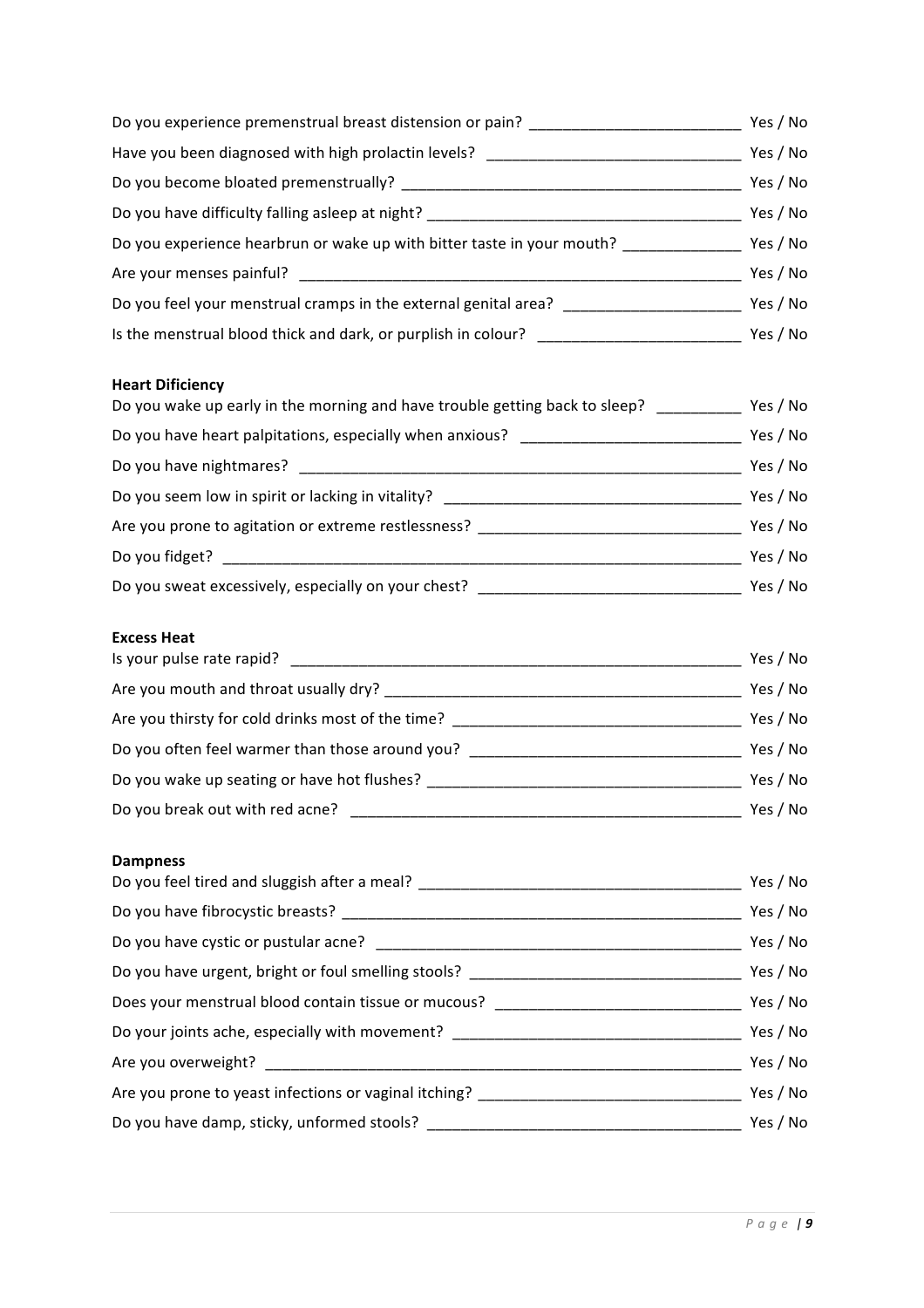### **CANCELLATION & RESCHEDULING POLICY CLIENT AGREEMENT**

Welcome to Fertile Qi, we are delighted to have you as a patient & look forward to providing you with the highest quality care. We understand there are times when you may need to cancel and /'or'reschedule'your'appointment'and'we'are'pleased'to'accommodate'your'needs.

However due to increasing demand for our services we are implementing a cancellation fee. Therefore, it is our policy that all cancellations and / or rescheduled appointments are to please take place 24 hours prior to the date of your originally scheduled appointment.

If you are reasonably unable to fulfil these requirements or you miss a booked appointment, 50% of the scheduled service fee will be charged and an account issued.

This policy allows us time to schedule another patient that would also benefit from treatment. Thank you for your understanding.

Full Name

Signature  $\Box$ 

Date'''\_\_\_\_\_\_\_\_\_\_\_\_\_\_\_\_\_\_\_\_\_\_\_\_\_\_\_\_\_\_\_\_\_\_\_\_\_\_\_\_\_\_\_\_\_\_\_\_\_\_\_\_\_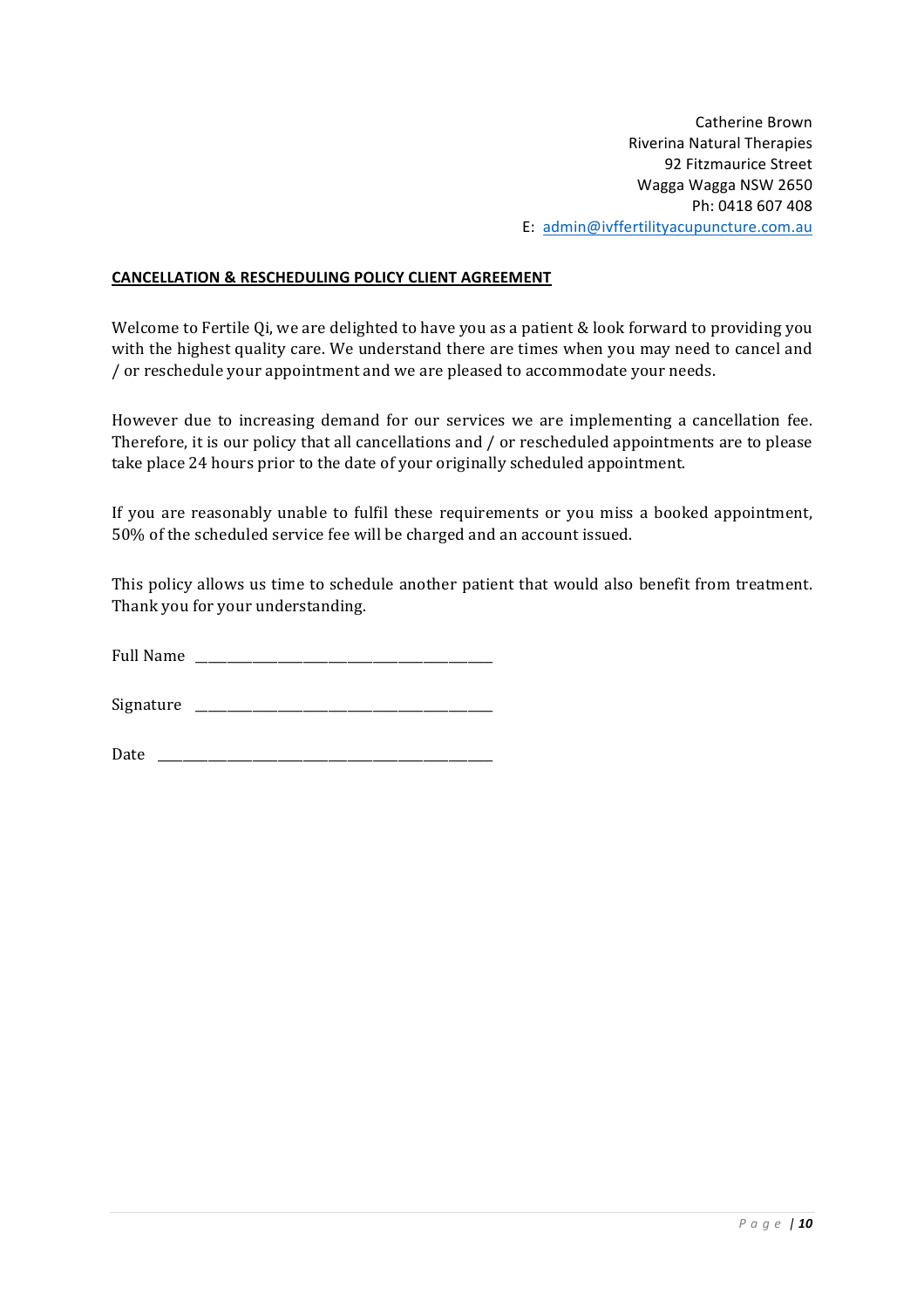#### **INFORMED CONSENT FORM**

The therapies offered by Catherine Brown Practitioner of Traditional Chinese Medicine have a long history of safe practice, however here are some risks associated with any sort of treatment. Below is a list of potential risks associated with the Traditional Chinese Medicine therapies. All treatments will be explained to you before commencement. The best way to reduce the chance or risk is to answer all questions about your health fully and honesty, if you require further information or have specific questions please ask.

| <b>Outline of</b><br>possible risk | <b>Therapy</b>                                    | Strategies to minimise possible risk                                                                                                                                                                                                                                                                                                                                                                                                                        |
|------------------------------------|---------------------------------------------------|-------------------------------------------------------------------------------------------------------------------------------------------------------------------------------------------------------------------------------------------------------------------------------------------------------------------------------------------------------------------------------------------------------------------------------------------------------------|
| Pain                               | Acupuncture<br>Cupping<br>Electro-<br>Acupuncture | Tell your practitioner if you have sensitive skin<br>and become uncomfortable or experience pain<br>during treatment.                                                                                                                                                                                                                                                                                                                                       |
| <b>Bruising</b>                    | Acupuncture<br>Cupping<br>Electro-<br>Acupuncture | Tell your practitioner if you bruise easily or<br>have a bleeding disorder. Cupping may leave<br>bruises that are usually painless and may last<br>over a week. It is important to tell the<br>practitioner if bruises in the area being cupped<br>are cosmetically unacceptable.                                                                                                                                                                           |
| Infection                          | Acupuncture<br>Cupping                            | It is possible to develop an infection whenever<br>the skin is punctured so please inform the<br>practitioner if you have a known immune<br>deficiency so special precautions can be taken.<br>Pre-sterilised single use needles are used in<br>this clinic.                                                                                                                                                                                                |
| <b>Burn</b>                        | Moxibustion<br>Heat lamp                          | Please advise the practitioner if you have<br>and if heat used during<br>skin<br>sensitive<br>treatment is uncomfortable.                                                                                                                                                                                                                                                                                                                                   |
| Relaxed<br>or<br>Sleepy            | Acupuncture<br>Cupping<br>Moxibustion             | It is common to feel relaxed or sleepy after<br>treatment therefore avoid getting up quickly<br>from the treatment table and give yourself time<br>to adjust after the treatment before driving or<br>using stairs. Avoid driving immediately if you<br>feel sleepy.                                                                                                                                                                                        |
| Herb<br>Drug<br>Interactions       | Herbal Medicine                                   | It is important to tell the practitioner about all<br>medications<br>herbal<br>and<br>nutritional<br><sub>or</sub><br>supplements that you are currently taking or<br>have recently stopped taking, as interactions<br>between herbal medicine & Western medicine<br>are possible.<br>Chinese<br>medicine<br>herbal<br>&<br>supplements<br>prescribed are considered safe although some<br>maybe toxic in large doses or inappropriate<br>during pregnancy. |